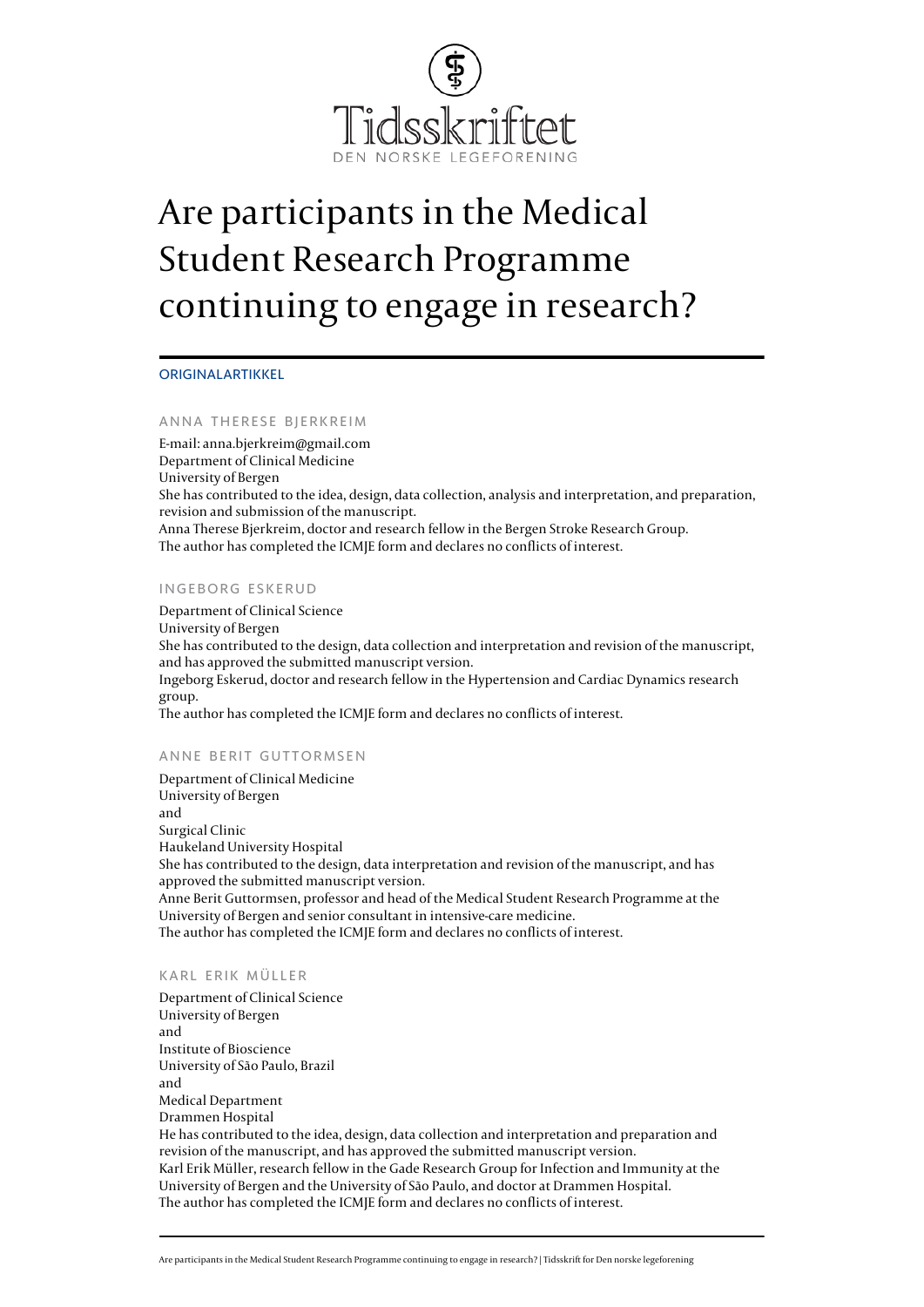### BACKGROUND

The medical student research programmes were established in 2002 to recruit medical students to research. We aimed to study how many of the former students in the research programme continued to engage in research, and to identify factors that were associated with continued research activity.

### MATERIAL AND METHOD

All students enrolled in the Medical Student Research Programme at the University of Bergen since its launch in 2002 who graduated before June 2017 were contacted by email for participation in an online survey. Participants were asked whether they were engaged in or had completed a doctoral degree, the number of articles they had published, academic teaching and supervision, and if they were employed by a university or university college.

### RESULTS

102 of 148 (69 %) respondents completed the questionnaire, 68 % of whom had continued to a doctoral degree, 38 % were involved in academic teaching or supervision, and 29 % were employed in an academic position. The median number of published articles was four. Women had a higher likelihood than men of continuing to a doctoral degree. This also applied to those who had published at least one article before completing their medical degree and to those who had not received regular supervision as a student in the research programme. There was no correlation between completing the research programme and continuing to a doctoral degree.

### INTERPRETATION

Many medical students who have completed the Medical Student Research Programme at the University of Bergen continue to engage in research after graduation. This also applies to those withdrew from the programme.

Medical student research programmes were established at all four Norwegian medical faculties in 2002 in order to increase recruitment of medical students and young doctors to research [\(1\)](#page--1-0). Prior to this time, the Research Council of Norway had funded numerous student projects in medicine, several of which leading to a doctoral degree. However, a declining number of medical students engaged in research ([2](#page--1-0)).

The research programmes are organised through the Research Council of Norway, and the faculties have a lot of latitude in their ways of organising the programme. At the University of Bergen, up to 10 % of the medical students are admitted to the Medical Student Research Programme. These students accumulate 120 credits, which include one year of full-time research and two years of part-time research parallel to their medical studies. The programme is approved if the student has completed training and dissemination activities equal to the training component of the PhD programme (30 credits) and published or written a manuscript for a peer-reviewed original article.

In 2007, Hunskår et al. conducted an evaluation of the research programmes at the medical faculties in Norway and found that an increasing number of students had actively participated in research. Their data provided no basis for concluding whether the scheme helped increase the number of doctoral degrees, or whether the students in the programme chose a research profession [\(3](#page--1-0)). In May 2018, Jacobsen and colleagues published a study showing that students in the research programme complete a doctoral degree more often than students who have not completed the programme, and they graduate earlier after completing their medical degree  $(4)$  $(4)$ . They also found that students in the research programme more often had published at least one article, when compared to medical students who had not attended the programme.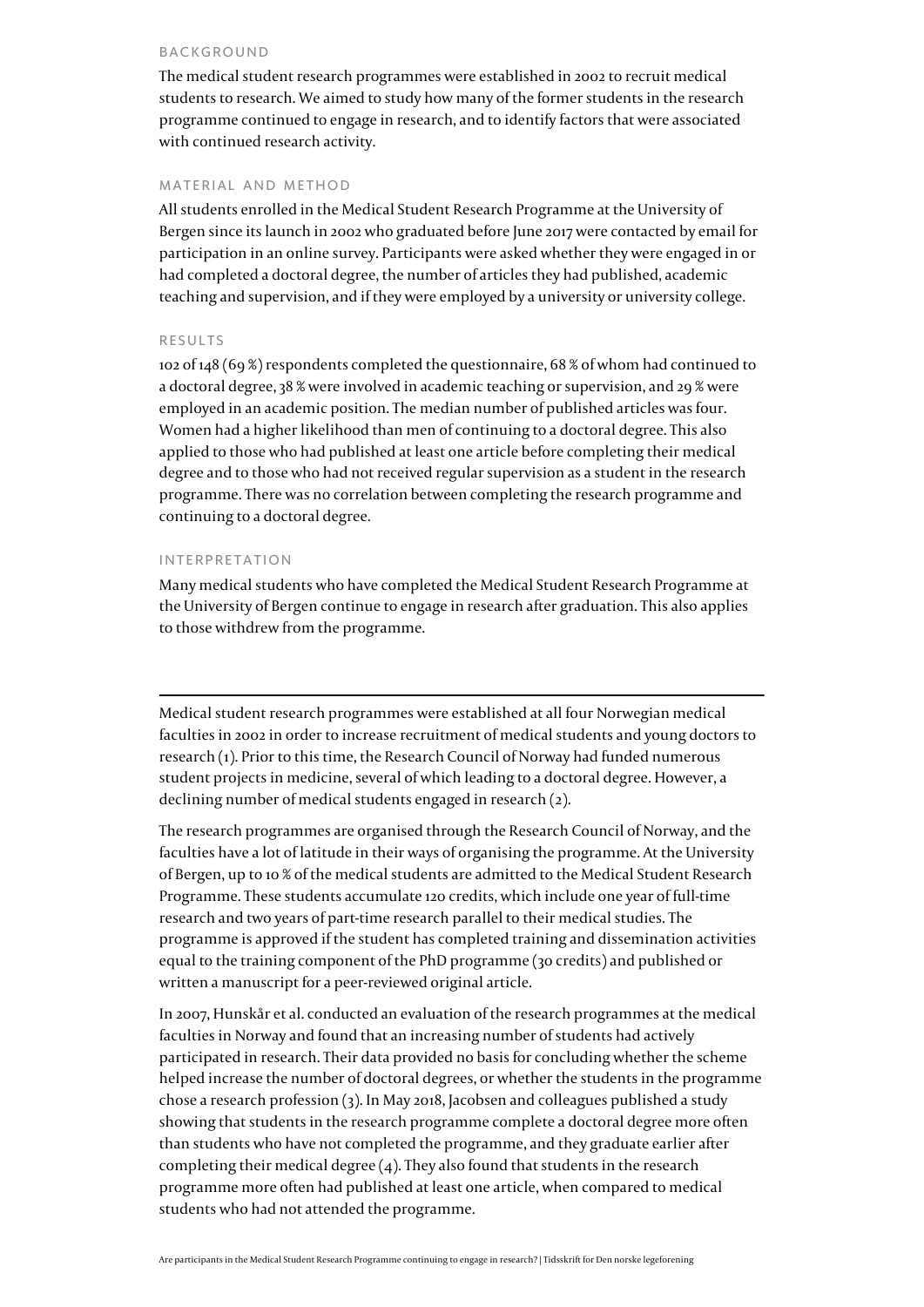So far, no study has investigated the factors that cause medical students in the research programme to continue engaging in research after graduation. We therefore aimed to investigate continued research activity among former students from the Medical Student Research Programme at the University of Bergen, and identify the factors that were associated with continuing engagement in research after graduation. Research activity was measured by four pre-defined indicators: (i) doctoral degree, (ii) number of articles published and the time that had passed since the last publication, (iii) academic teaching and supervision of students (project work, master's degree, doctoral degree) and (iv) present position in an academic institution (university or university college).

# Material and method

We conducted a survey among all medical students who had been enrolled in the Medical Student Research Programme at the University of Bergen since the launch in 2002 and who had completed their medical degree course by June 2017 ( $n = 149$ ). The study was undertaken in the autumn of 2017 with the aid of SurveyXact (Rambøll). It was distributed by email on 14 November 2017 with weekly reminders until the survey closed on 12 December 2017. Email addresses had been previously registered by the programme administration or traced by way of publicly available contact information or the internal email system of Western Norway Health Authority. We established contact with 148 of the 149 possible participants.

The questionnaire included 64 questions, whereof 17 were add-ons to a preceding question (see the [Appendix](https://tidsskriftet.no/sites/default/files/bjerkreim-appendiks-eng.pdf)). Forty questions were simple multiple-choice questions, 15 were multiple-choice questions with a free-text field for comments, and nine questions had only a free-text comments field. The questions encompassed information on background, the period in the programme, PhD work, number of articles published, teaching, supervision and academic ambitions. Before distribution, the questionnaire was tested on a pilot group for revision and linguistic specificity.

The data analyses were undertaken with STATA version 15.0 (College Station, Texas, USA). Categorical data are presented as numbers (%), while continuous data are presented as medians (upper and lower quartile). For the indicator 'published within the last two years', we excluded participants who had graduated within the two previous years to increase the likelihood that the publication did not encompass the assignment in the research programme.

The participants were informed about the purpose of the study, and that a submitted response was regarded as consent to publish the data. The study was anonymous and the data material was stored on a server with restricted access at the University of Bergen. The study was approved by the Norwegian Centre for Research Data (project no. 56400).

### Results

The questionnaire was completed by 102 of the 148 participants with whom we could establish contact (69 %). Of these, 53 (52 %) were women. The median age at the time of the survey was 33 years (30–36), and a median number of five years (2–8) had elapsed since the participants had completed their medical degree. Forty-nine (49 %) had been linked to a laboratory-based project, 25 (25 %) to an epidemiological/community medicine project and 25 (25 %) to a clinical project as part of the research programme.

A total of 69 (68 %) respondents were working on or had completed a doctoral degree after graduation from the medical degree course (Table 1). Of these,  $51(74%)$  had extended their project from the research programme into a doctoral degree. Of the 69 who proceeded to the PhD degree,  $44 (64%)$  took up a PhD fellowship position immediately after completing their medical degree course, and 33 (75 %) of these took up fellowship positions earmarked for students from the medical student research programme. All those who started working on their doctoral degree immediately after graduation had passed the research programme.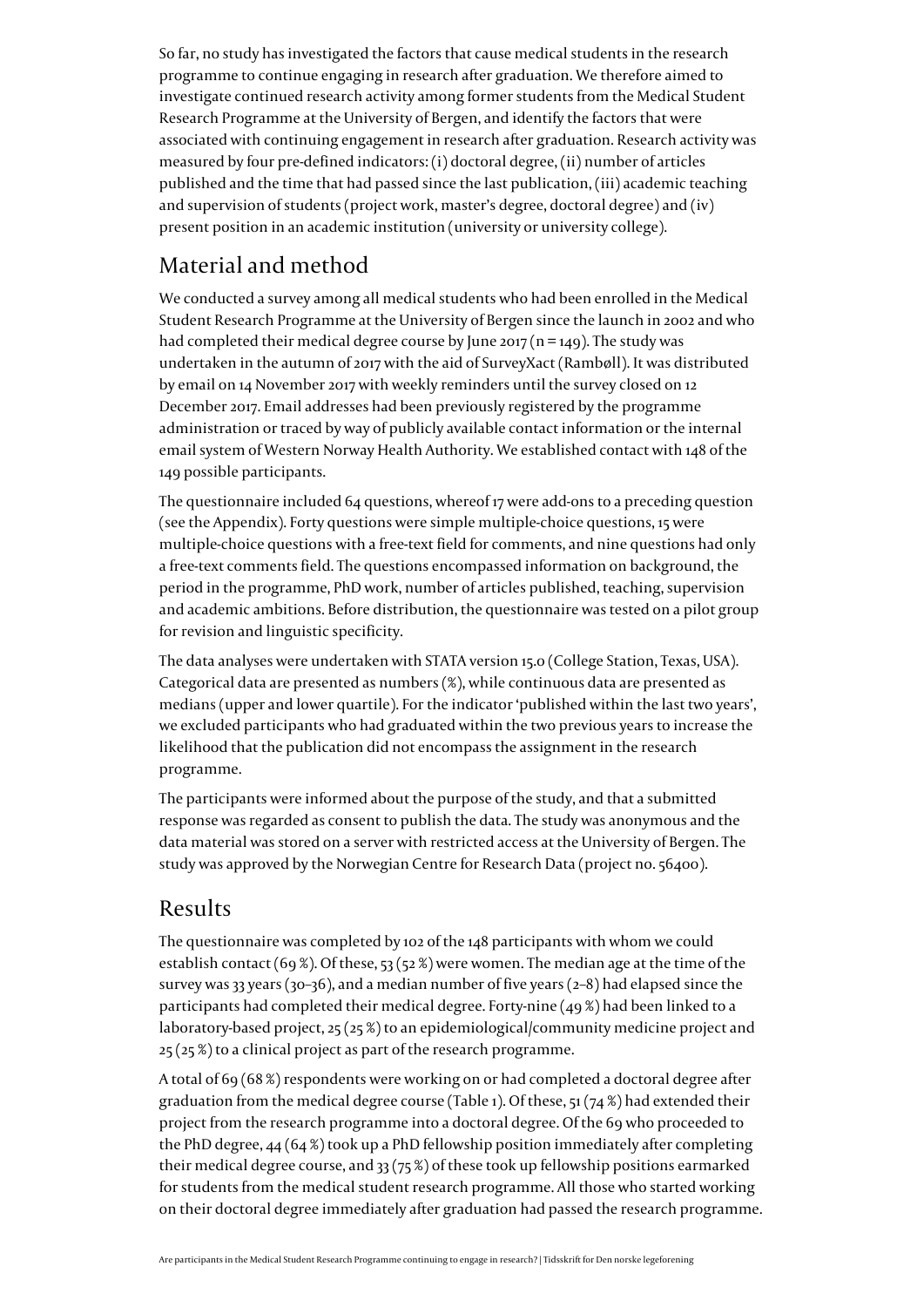The three most common reasons for not applying for a PhD fellowship were a preference for clinical work ( $n = 25$ ), loss of interest in the project ( $n = 14$ ) and lack of motivation for further research  $(n = 14)$ .

### **Table 1**

Factors associated with the research programme and proceeding to a PhD degree among former students in the Medical Student Research Programme at the University of Bergen. Number (%), unless otherwise specified.

|                                                                                        | Working on/completed a<br>PhD degree |             | P-value |
|----------------------------------------------------------------------------------------|--------------------------------------|-------------|---------|
|                                                                                        | Yes $n = 69$                         | No $n = 33$ |         |
| Gender                                                                                 |                                      |             | 0.029   |
| Woman                                                                                  | 41 (59)                              | 12 (36)     |         |
| Man                                                                                    | 28 (41)                              | 21(64)      |         |
| Age, years, median (lower and upper<br>quartile)                                       | 34 (30, 36)                          | 32 (30, 35) | 0.213   |
| Classification of the research project <sup>1</sup>                                    |                                      |             | 0.352   |
| Epidemiological                                                                        | 14(21)                               | 11(33)      | 0.152   |
| Clinical                                                                               | 19 (29)                              | 6(18)       | 0.304   |
| Laboratory-based                                                                       | 33 (50)                              | 16 (48)     | 0.950   |
| Published ≥1 article before completing the<br>medical degree course                    |                                      |             | 0.005   |
| Yes                                                                                    | 51(74)                               | 15 (45)     |         |
| No                                                                                     | 18 (26)                              | 18 (55)     |         |
| Satisfaction with the supervision provided                                             |                                      |             | 0.947   |
| Satisfied                                                                              | 44 (64)                              | 20(61)      | 0.757   |
| Partly satisfied                                                                       | 20 (29)                              | 10 (30)     | 0.891   |
| Not satisfied                                                                          | 5(7)                                 | 3(9)        | 0.711   |
| Regular supervision                                                                    |                                      |             | 0.028   |
| Yes                                                                                    | 30(43)                               | 22(67)      |         |
| No                                                                                     | 39 (57)                              | 11(33)      |         |
| Involved in other work within the research<br>group as a research programme student    |                                      |             | 0.368   |
| Yes                                                                                    | 40 (58)                              | 16 (48)     |         |
| No                                                                                     | 29 (42)                              | 17 (52)     |         |
| Was happy to have attended the medical<br>student research programme                   |                                      |             | 0.117   |
| Yes                                                                                    | 54 (78)                              | 21(64)      |         |
| No or partly                                                                           | 15(22)                               | 12 (36)     |         |
| Completed the medical student research<br>programme                                    |                                      |             | 0.766   |
| Yes                                                                                    | 60 (87)                              | 28 (85)     |         |
| No                                                                                     | 9(13)                                | 5(15)       |         |
| Years since completing the medical degree<br>course, median (lower and upper quartile) | 6(3, 8)                              | 2(1, 6)     | 0.008   |

'The alternative 'other' with 3 answers deleted

A total of 40 (39 %) of the participants had completed the PhD, 38 of whom had completed the medical student research programme and two had not. Twenty-two of the 40 participants who had defended their doctoral thesis had done so within the nominal time. Median age upon completion of the doctoral programme was 32 years (29–34). For those who had completed the degree, a median number of three years ([1–5](#page--1-0)) had elapsed since the doctoral examination.

Table 1 shows various factors in the research programme and their effect on the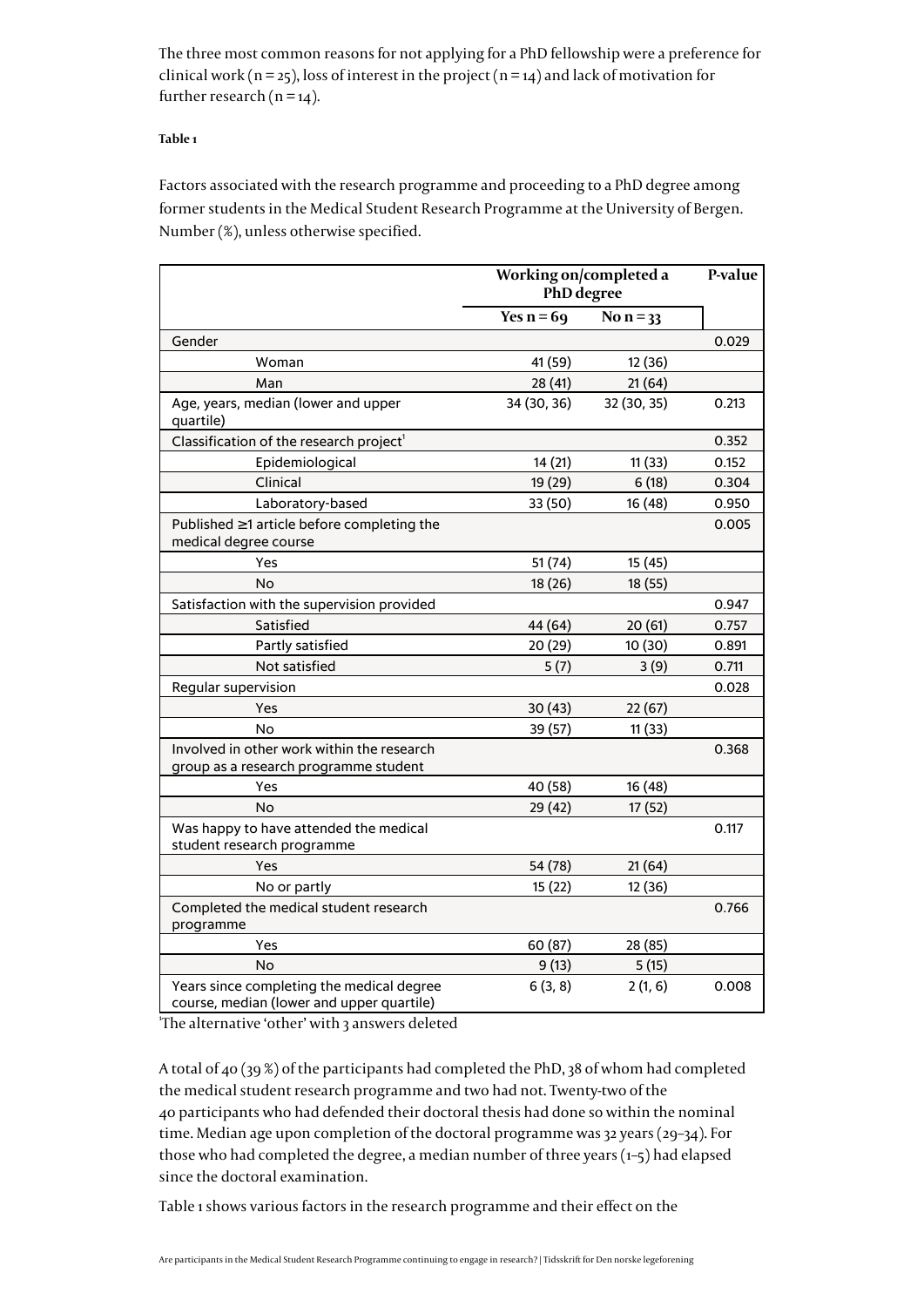participants' likelihood of proceeding to a doctoral degree. More women than men had proceeded to a doctoral degree. Participants who had published at least one article prior to completing their medical degree course were more likely to proceed to a PhD degree. Those who had received supervision at regular intervals whilst in the research programme were less likely to proceed to a PhD degree. Whether the participants had completed the research programme had no impact on their likelihood of proceeding to a PhD degree. Among those who had proceeded to a PhD degree, a longer period of time had elapsed since completion of their medical degree course for those who had not completed the research programme than for those who had completed it (median seven years (6–9) versus median five years  $(3-8)$ , p = 0.057.

The median number of original articles published per participant was four  $(2-7)$ , and the median number of lead authorships was two  $(1-3)$ . Six of the participants were listed as the last author in at least one of their publications. At least two years had passed since completion of the medical degree course for 84 of the participants, whereof  $55(65\%)$  had published an article during the last two years (Table 2). Thirty-one (78 %) of those who had completed a doctoral degree had published during the last two years, and a median number of two years [\(1–4\)](#page--1-0) had passed since they had defended their doctoral thesis. Those who had completed the doctoral degree had published a median number of seven (4–10) articles, with a median number of four  $(3-5)$  lead authorships. More women than men had published articles during the last two years (Table 2).

### **Table 2**

Current research activity among former students in the Medical Student Research Programme at the University of Bergen: publication activity during the last two years. Number (%) unless otherwise specified.

|                                                                                           | Has published an academic<br>article during the last two<br>years <sup>1</sup> |            | P-value |
|-------------------------------------------------------------------------------------------|--------------------------------------------------------------------------------|------------|---------|
|                                                                                           | Yes ( $n = 55$ )                                                               | $No(n=29)$ |         |
| Doctoral degree <sup>2</sup>                                                              | 49 (89)                                                                        | 11(38)     | 0.001   |
| Gender                                                                                    |                                                                                |            | 0.054   |
| Female                                                                                    | 33 (60)                                                                        | 11(38)     |         |
| Male                                                                                      | 22 (40)                                                                        | 18 (62)    |         |
| Completed the medical student<br>research programme                                       | 47 (85)                                                                        | 24 (83)    | 0.759   |
| Involved in other work within the<br>research group as research programme<br>student      | 32 (58)                                                                        | 15 (52)    | 0.571   |
| Published articles before completing<br>the medical degree course                         | 38 (69)                                                                        | 15(52)     | 0.117   |
| Years since completing the medical<br>degree course, median (lower and<br>upper quartile) | 6(3, 8)                                                                        | 6(5, 9)    | 0.250   |

1 Excluding 18 participants who completed their medical degree course less than two years before the time of the survey

<sup>2</sup>Working on or has completed the doctoral degree

Thirty-one (30 %) of the participants were involved in teaching of students, and 26 (25 %) had supervised master's degree students or medical students (student project). Among those 39 (38 %) who were involved in at least one of these activities, 34 (87 %) had continued to a doctoral degree. Those who had published at least one article before completing their medical degree course and those who had completed the research programme were more often involved in teaching and supervision (Table 3). There was a tendency for more men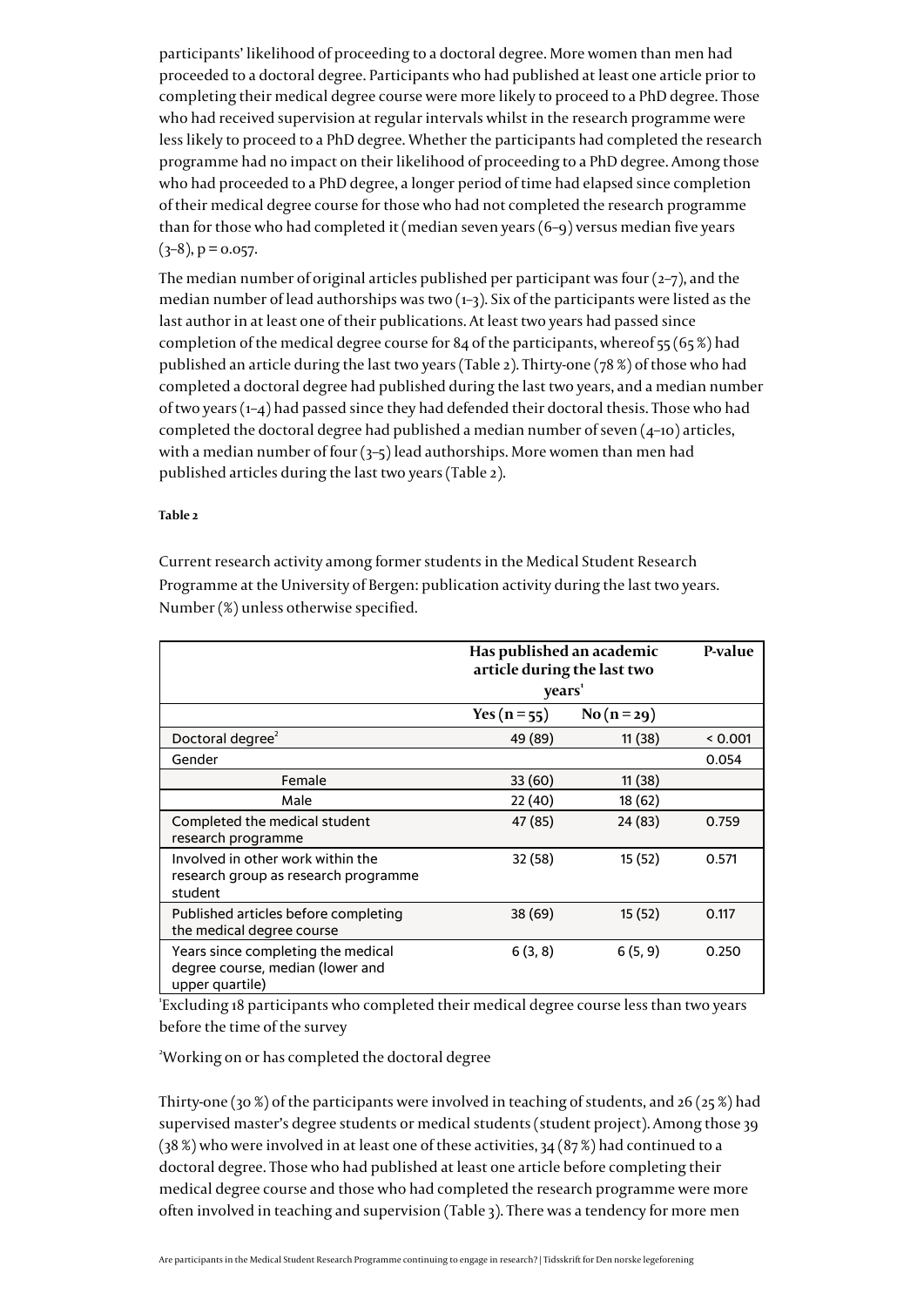than women to be involved in academic teaching or supervision, and those who had been involved in other activities within the research group whilst in the research programme were also more frequently involved in academic teaching or supervision (Table 3).

### **Table 3**

Current research activity among former students in the Medical Student Research Programme at the University of Bergen: academic teaching or supervision. Number (%) unless otherwise specified.

|                                                                                           | Academic teaching or<br>supervision |            | P-value |
|-------------------------------------------------------------------------------------------|-------------------------------------|------------|---------|
|                                                                                           | Yes $(n=39)$                        | $No(n=63)$ |         |
| Doctoral degree <sup>1</sup>                                                              | 34 (87)                             | 35(56)     | 0.001   |
| Gender                                                                                    |                                     |            | 0.183   |
| Female                                                                                    | 17 (44)                             | 36(57)     |         |
| Male                                                                                      | 22 (56)                             | 27 (43)    |         |
| Completed the medical student research<br>programme                                       | 37 (95)                             | 51(81)     | 0.047   |
| Involved in other work within the research<br>group as research programme student         | 26 (67)                             | 30(48)     | 0.060   |
| Published articles before completing the<br>medical degree course                         | 33 (85)                             | 33(52)     | 0.001   |
| Years since completing the medical<br>degree course, median (lower and upper<br>quartile) | 5(2, 8)                             | 5(2, 7)    | 0.871   |

<sup>1</sup>Working on or has completed the doctoral degree

Among the participants, 29 (29 %) were employed at a university or university college (Table 4). Of these, 14 were employed in full-time research positions, all of whom as PhD candidates. Six (15 %) of those who had completed a doctoral degree held a part-time position in an academic institution, and a median number of nine years  $(7-11)$  had passed since they completed their medical degree course. Those who had not completed the research programme were more likely to be employed in academic positions (Table 4). Of the seven who did not complete the research programme and were employed in an academic position, six were working on their doctoral degree.

### **Table 4**

Current research activity among former students in the Medical Student Research Programme at the University of Bergen: current academic position. Number (%) unless otherwise specified.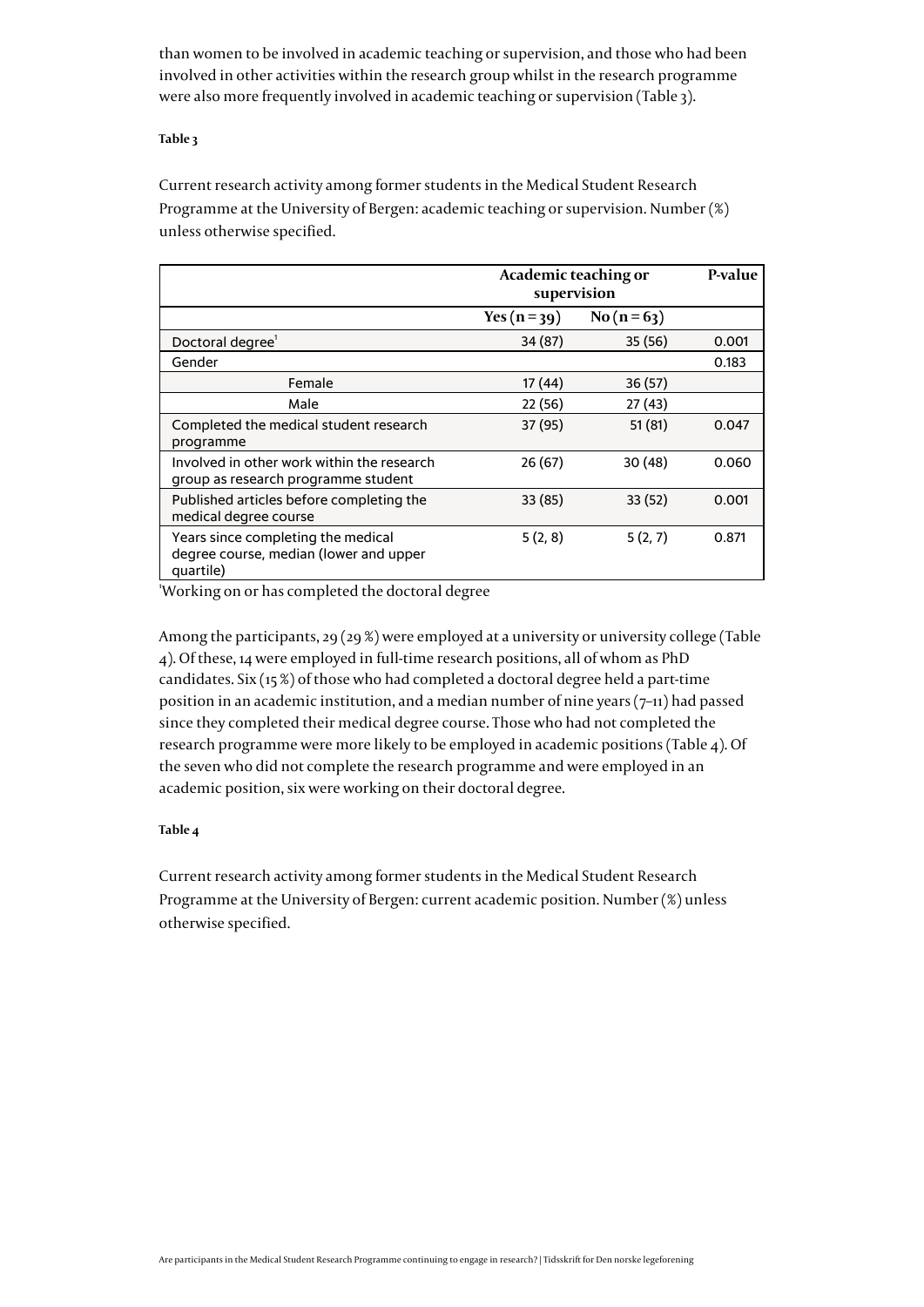|                                                                                           | Current position <sup>1</sup>        |                         | P-value |
|-------------------------------------------------------------------------------------------|--------------------------------------|-------------------------|---------|
|                                                                                           | Academic <sup>2</sup> ( $n =$<br>29) | Clinical ( $n =$<br>71) |         |
| Doctoral degree <sup>3</sup>                                                              | 27 (93)                              | 41 (58)                 | 0.001   |
| Gender                                                                                    |                                      |                         | 0.972   |
| Female                                                                                    | 15(52)                               | 37 (48)                 |         |
| Male                                                                                      | 14 (52)                              | 34 (48)                 |         |
| Completed the medical student<br>research programme                                       | 22(76)                               | 64 (90)                 | 0.062   |
| Involved in other work within the<br>research group as research<br>programme student      | 14 (48)                              | 40 (56)                 | 0.463   |
| Published articles before completing<br>the medical degree course                         | 20(69)                               | 41 (62)                 | 0.509   |
| Years since completing the medical<br>degree course, median (lower and<br>upper quartile) | 6(1, 7)                              | 5(2, 8)                 | 0.982   |

1 Response missing from two participants

2 Full time or part time

<sup>3</sup>Working on or has completed the doctoral degree

### Discussion

In this study we sought to find out whether students from the Medical Student Research Programme at the University of Bergen continued to engage in research after completing their medical degree course and to identify the factors that caused the participants to proceed with a doctoral degree, to have published articles within the last two years, to engage in academic teaching or supervision or to be employed in an academic position in a university or university college, respectively. We found that 68 % either had completed or were working on a doctoral degree. In comparison, 18.4 % of all Norwegian specialists had a PhD degree in 2016 [\(5\)](#page--1-0). The median age at completion of the doctoral degree among the participants in our study was 32 years, while the median age at the time of defending their doctoral thesis in medical and health sciences in Norway was 39 years in 2016 [\(6\)](#page--1-0). Jacobsen et al. have shown that medical students from the research programmes more often take a doctoral degree and complete their degree earlier than medical students who have not attended such programmes [\(4\)](#page--1-0). When considering that no more than a median number of five years had passed since the participants had graduated from the medical degree course, it seems that many students from the Medical Student Research Programme at the University of Bergen start their academic career early.

We also found that the majority of those who entered PhD candidate positions did so before starting their period as a junior doctor/LIS1 doctor, and that many of them took up PhD candidate positions earmarked for research programme students. Furthermore, we found that students who had not completed the research programme continued to a PhD to the same extent, but they did so at a later time in their career than those who had completed the programme. A doctoral degree is a prerequisite for an academic career. Early recruitment of research programme students can therefore be regarded as an important factor for an early academic career.

The proportion of women who take a doctoral degree in medicine and health sciences has significantly increased since 1980, and in the years 2010–2016 more women than men followed a doctoral programme [\(6\)](#page--1-0). While the majority of the medical students in Norway are women, our study included equal proportions of men and women. This finding may indicate that a lower proportion of women choose research during their student years, while female students in the research programme more frequently continue to a doctoral degree. Furthermore, we found some indications that men more frequently were involved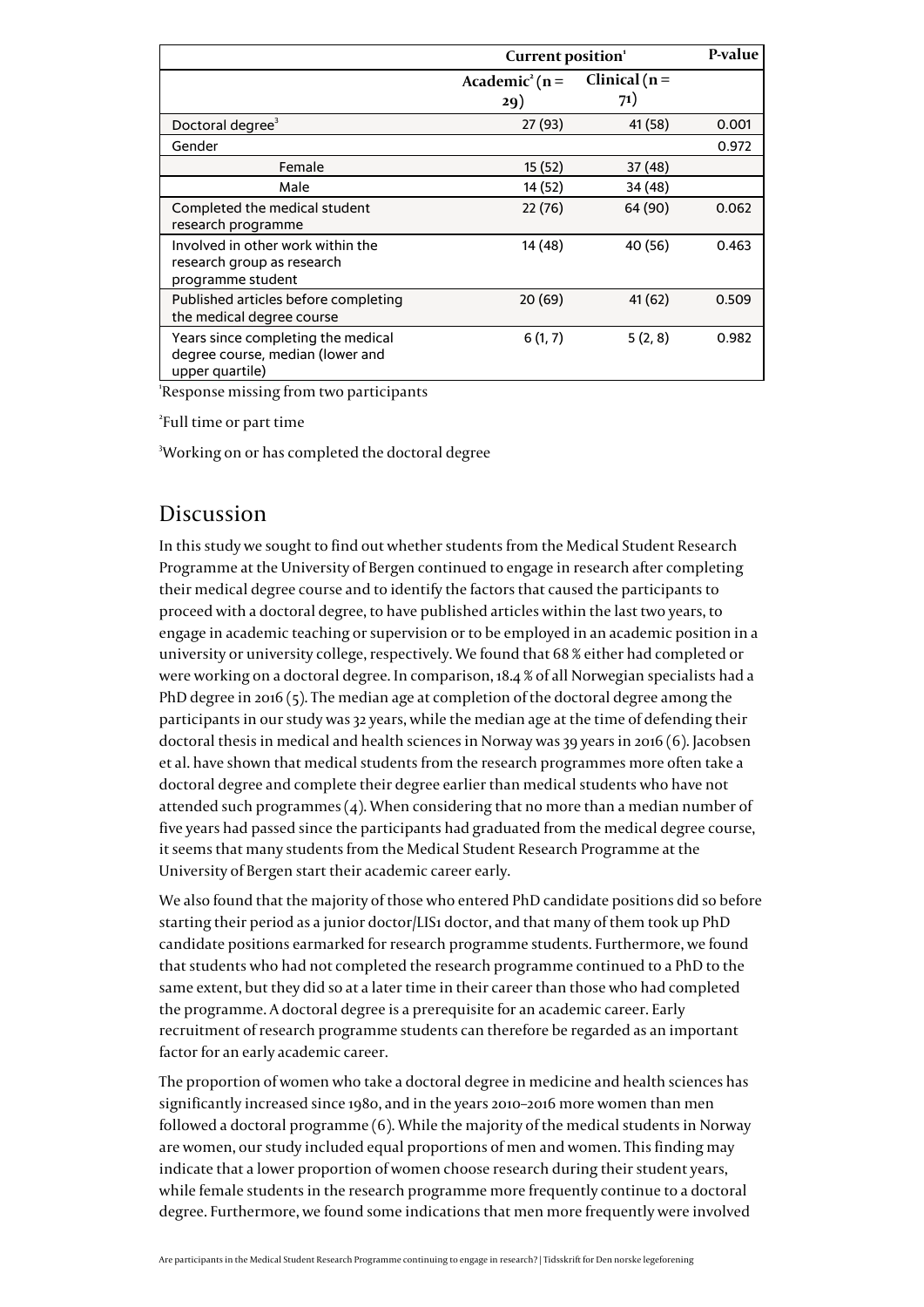in academic teaching and supervision. This is a key component of an academic career following a doctoral degree. All students in the research programme, and women in particular, ought to take the initiative and be encouraged to engage in teaching and supervision activities.

In our cohort, regular supervision led to a higher proportion completing the research programme [\(7\)](#page--1-0), but paradoxically, we found that those who had been provided with such regular supervision had a lower likelihood of proceeding to a doctoral degree. It is crucial that the supervisor is present to provide follow-up at the early stages of a researcher's career, and gradually leaves more latitude for the student to become an independent researcher.

Jacobsen et al. showed that former students in the medical student research programmes more frequently had published at least one article as lead author as compared to medical students who had not attended the research programme  $(4)$  $(4)$  $(4)$ . In our study, each participant had published a median number of four articles in total, and two as the lead author. The number of articles was higher among those who had completed the doctoral degree, and three in four of these had published articles within the last two years. This may indicate that they continued to engage in research after completing the doctoral degree. However, a median of two years had passed since these had completed the doctoral degree, and these publications may thus include the doctoral thesis. Because of the short follow-up time, we do not know whether the majority of those participants who had completed the doctoral degree continued to engage in research upon completion.

Those who had completed the research programme were more often engaged in academic supervision or teaching than those who had not completed the programme. We assume that this is due to the fact that students who do not complete the programme tend to have a later start to their academic career, and that supervision and teaching thus come at a later stage in their research career. Even with the relatively short follow-up time in our study, those who have completed the research programme will have had a longer research career and thus a higher likelihood of engaging in supervision and teaching activities.

Only 15 % of those who had completed a doctoral degree held a current position in an academic institution. All these participants were working in part-time positions, and a median number of nine years had passed since they had completed their medical degree course. The observation that no more than a median number of three years had passed since the doctoral examination and that many had taken the doctoral degree before becoming junior doctors may explain why so few of the participants with a doctoral degree were working in academic institutions at the time of the survey. Announcements of academic vacancies for doctors often include a requirement for a clinical speciality. A doctor's academic career often grinds to a halt when he/she is undertaking specialist training. In addition, there are relatively few research positions available for PhD graduates in Norway. This may indicate a need for more combined positions in the specialisation training programmes.

One of the weaknesses of our study is its short follow-up time, meaning that many have not yet had the opportunity to establish a research career after completing their doctoral degree. Since no more than 15 students are admitted to the programme at the University of Bergen annually, the study population is relatively small, and this reduces the study's statistical strength. The differences we have detected are nevertheless large and plausible. Despite a high response rate, we cannot exclude the possibility of a selection bias in the sample, for example underestimation of the number of students who did not complete the research programme or go on to take a doctoral degree. Because of the study design, we cannot conclude that the research activity is higher among former students from the Medical Student Research Programme at the University of Bergen than among medical students who have not attended this programme.